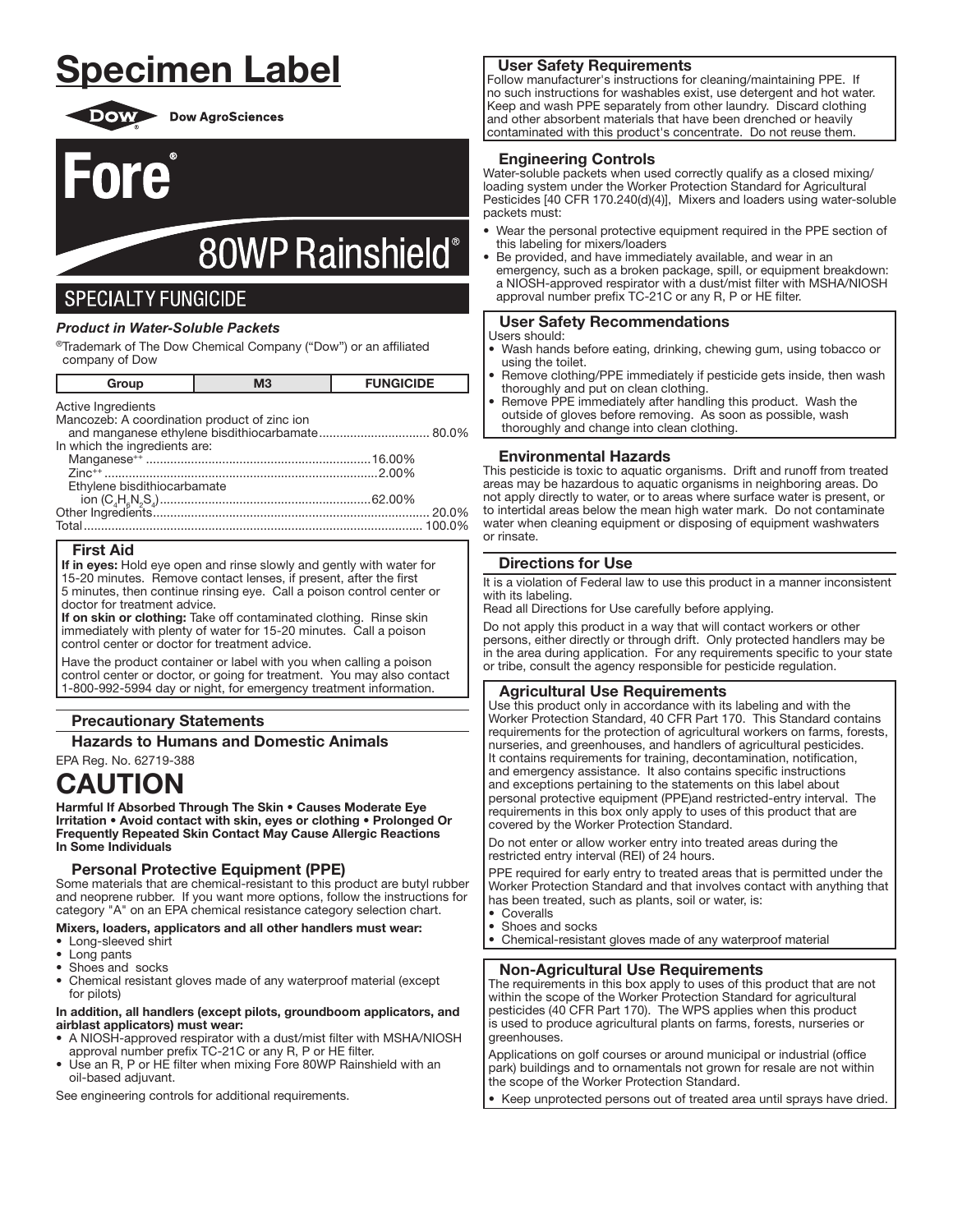# Storage and Disposal

Do not contaminate water, food, or feed by storage and disposal. Storage: Keep away from fire and sparks. Do not allow this product to become wet or overheated in storage: decomposition, impaired activity, or fire may result. Keep container closed when not in use. Decomposition produces a foul odor; if observed, check for hot containers and immediately remove to open areas for disposal. Pesticide Disposal: Wastes resulting from the use of this product may be disposed of on site or at an approved waste disposal facility.

#### Nonrefillable rigid containers 50 lb or less:

Container Handling: Nonrefillable container. Do not reuse or refill this container.

Triple rinse or pressure rinse container (or equivalent) promptly after emptying. Triple rinse as follows: Empty the remaining contents into application equipment or a mix tank. Fill the container 1/4 full with water and recap. Shake for 10 seconds. Pour rinsate into application equipment or a mix tank or store rinsate for later use or disposal. Drain for 10 seconds after the flow begins to drip. Repeat this procedure two more times. Pressure rinse as follows: Empty the remaining contents into application equipment or a mix tank. Hold container upside down over application equipment or mix tank or collect rinsate for later use or disposal. Insert pressure rinsing nozzle in the side of the container, and rinse at about 40 psi for at least 30 seconds. Drain for 10 seconds after the flow begins to drip. Offer for recycling if available, or dispose of empty bag in a sanitary landfill or by incineration, or, if allowed by state and local authorities, by burning. If burned, stay out of smoke.

#### Nonrefillable nonrigid containers:

Container Handling: Nonrefillable container. Do not reuse or refill this container. Completely empty bag into application equipment. Offer for recycling if available or dispose of empty bag in a sanitary landfill or by incineration, or, if allowed by state and local authorities, by burning. If burned, stay out of smoke.

#### Refillable rigid containers larger than 50 lb:

Container Handling: Refillable container. Refill this container with pesticide only. Do not reuse this container for any other purpose. Cleaning the container before final disposal is the responsibility of the person disposing of the container. Cleaning before refilling is the responsiiblity of the refiller. To clean the container before final disposal, empty the remaining contents from this container into application equipment or a mix tank. Fill the container about 10% full with water. Agitate vigorously or recirculate water with the pump for two minutes. Pour or pump rinsate into application equipment or rinsate collection system. Repeat this rinsing procedure two more times. Then offer for recycling if available, or puncture and dispose of in a sanitary landfill, or by incineration, or by other procedures allowed by state and local authorities.

#### Nonrefillable rigid containers larger than 50 lb:

Container Handling: Nonrefillable container. Do not reuse or refill this container�

Triple rinse or pressure rinse container (or equivalent) promptly after emptying. Triple rinse as follows: Empty the remaining contents into application equipment or a mix tank. Fill the container 1/4 full with water. Replace and tighten closures. Tip container on its side and roll it back and forth, ensuring at least one complete revolution, for 30 seconds. Stand the container on its end and tip it back and forth several times. Turn the container over onto its other end and tip it back and forth several times. Empty the rinsate into application equipment or a mix tank or store rinsate for later use or disposal. Repeat this procedure two more times. Pressure rinse as follows: Empty the remaining contents into application equipment or a mix tank. Hold container upside down over application equipment or mix tank or collect rinsate for later use or disposal. Insert pressure rinsing nozzle in the side of the container, and rinse at about 40 psi for at least 30 seconds. Drain for 10 seconds after the flow begins to drip. Offer for recycling if available or dispose of empty bag in a sanitary landfill or by incineration, or, if allowed by state and local authorities, by burning. If burned, stay out of smoke. Ļ

# Product Information

Fore® 80WP Rainshield® specialty fungicide is a unique and different broad-spectrum protectant fungicide that, when used according to label directions, provides high levels of disease control.

Optimum disease control is achieved when the fungicide is applied in a regularly scheduled preventative spray program. The addition of an spreader-sticker will improve fungicide performance by providing a more uniform spray deposit, increased foliar redistribution, and improved fungicide retention during periods of wet weather.

Chemigation: Do not apply this product through any type of irrigation system�

Aerial application by fixed or rotary wing aircraft on turf and ornamentals is prohibited.

# Spray Drift Management

A variety of factors including weather conditions (e.g., wind direction, wind speed, temperature, relative humidity) and method of application (e.g., ground, airblast) can influence pesticide drift. The applicator must evaluate all factors and make appropriate adjustments when applying this product.

#### Wind Speed

Do not apply at wind speeds greater than 15 mph.

#### Temperature Inversions

If applying at wind speeds less than 3 mph, the applicator must determine if a) conditions of temperature inversion exist, or b) stable atmospheric conditions exist at or below nozzle height. Do not make applications into areas of temperature inversions or stable atmospheric conditions.

#### Other State and Local Requirements

Applicators must follow all state and local pesticide drift requirements regarding application of mancozeb. Where states have more stringent regulations, they must be observed.

#### **Equipment**

All ground application equipment must be properly maintained and calibrated using appropriate carriers or surrogates.

Do not apply with a nozzle height greater than 4 feet above the crop canopy.

#### Use Rate Determination

Carefully read, understand, and follow label use rates and restrictions. Under low disease conditions, minimum label rates per application can be used while maximum label rates and the minimum interval may be used for severe or threatening disease conditions.

For proper application to turfgrass, determine the square footage to be treated, divide the footage by 1000, multiply by the required fungicide use rate per 1000 sq ft, and then determine the amount of water required to provide adequate coverage. When treating ornamentals, determine the required fungicide use rate and the spray gallonage required to provide a thorough coverage. Prepare only the amount of spray solution required to treat the desired area.

#### Handling of Water Soluble Packets

The enclosed packets of Fore 80WP Rainshield are water soluble. Do not remove the water soluble packets from overwrap packaging except to add directly to the spray tank. Do not allow packets to become wet prior to adding to the spray tank. Do not handle the packets with wet hands or wet gloves. Do not open water soluble packets. Do not split packets. Partial use of packets is not allowed. Always reseal overwrap bag containing unopened water soluble packets to protect the remaining unused packets.

# Mixing Directions

Be sure the sprayer is clean and not contaminated with other materials. When using an agitated spray tank, fill the tank 1/2 to 3/4 full with clean water and start agitation. Be certain that the agitation system is working properly and creates a rolling rippling on the liquid surface. Turn off the agitator and add the required number of unopened soluble packets of Fore 80WP Rainshield as determined by the required dosage to the tank - being careful not to drop on top of each other. Wait 5 to 10 minutes to allow the packets to thoroughly dissolve before turning on the agitation. Continue filling tank with the remainder of the water. Always add Fore 80WP Rainshield first and insure that it is in solution prior to adding any additional materials to the tank.

# Compatibility

Fore 80WP Rainshield is compatible with boron and spray oils; however, the water soluble packets must be completely dissolved before adding spray oils or products containing boron to spray mixtures.

Fore 80WP Rainshield is compatible with most commonly used agricultural fungicides, insecticides and growth regulators. When preparing tank mixes, consult spray compatibility charts or State Cooperative Extension Service Specialists prior to actual use. Do not tank mix with any product which contains a prohibition on tank mixing. When two pesticides are tank mixed, the more restrictive label conditions apply.

The physical spray compatibility of specific tank mixes can be checked by preparing a sample suspension in a glass container and observing the suspension for any adverse effects, which might interfere with proper spray application.

# Spray Adjuvants

The addition of a surfactant to sprays containing Fore 80WP Rainshield will improve initial spray deposits, fungicide redistribution and weatherability. Place Fore 80WP Rainshield into suspension prior to adding an adjuvant to the spray mixture. Read and carefully observe the precautionary statements and all other information appearing on both product labels prior to spray preparation. When an adjuvant is to be used with this product, Dow AgroSciences recommends the use of a Chemical Producers and Distributors Association certified adjuvant�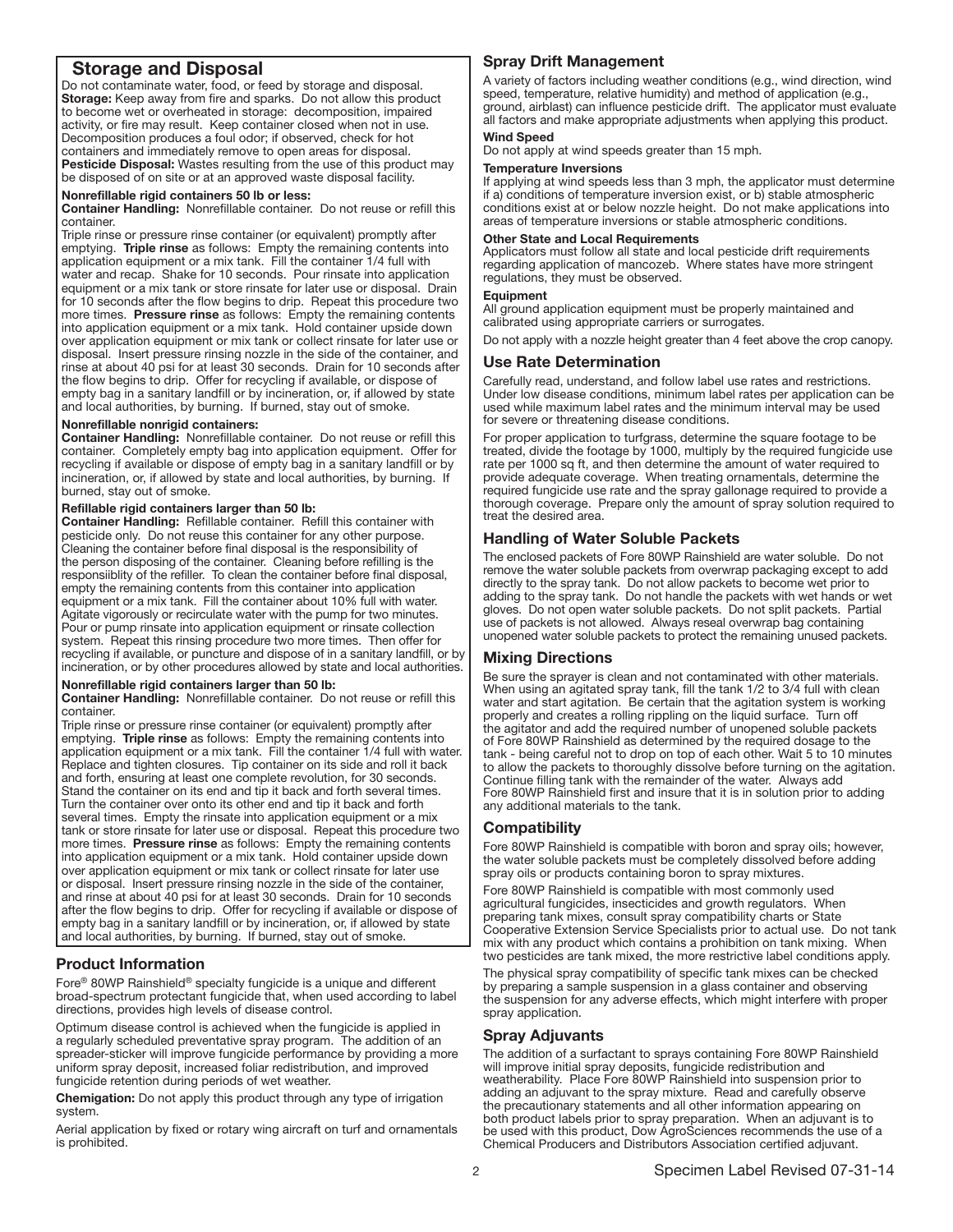# Application Directions

Fore 80WP Rainshield is a protectant fungicide. Optimum disease control is achieved with thorough coverage sprays applied on a regular schedule.

# Disease Scouting

Fore 80WP Rainshield is a broad-spectrum protectant fungicide. If not applied on a routine protectant spray schedule, frequently observe turfgrass and ornamental plants for disease signs or symptoms� Apply fungicide at the required label use rate and spray schedule, at the first sign of disease, report of disease in the area, or during environmental conditions favorable for disease development.

# Turfgrass

#### For use on golf courses, and industrial or municipal turf areas. Not for use on sod farms, athletic fields and residential turf. Restrictions:

# Golf Courses:

- For cool season turfgrasses; greens, tees and aprons limit to a maximum of five applications per year at a maximum application rate of 21.75 lb of product per acre (17.4 lb ai per acre) per application.
- For cool season turfgrasses; fairways limit to a maximum of four applications per year at a maximum application rate of 21.75 lb of product per acre (17.4 lb ai per acre) per application.
- For warm season turfgrasses; fairways limit to a maximum of three applications per year at a maximum application rate of 21.75 lb of product per acre (17.4 lb ai per acre) per application.
- For warm season turfgrasses; greens, tees and aprons limit to a maximum of four applications per year at a maximum

application rate of 21.75 lb of product per acre (17.4 lb ai per acre) per application.

• Require a minimum of a 10-day interval between applications.

#### All Other Turfgrass:

- Limit to a maximum of four applications per year and a maximum application rate of 21.75 lb of product per acre (17.4 lb ai per acre) per application
- Require a minimum of a 10-day interval between applications

Each 24 oz water soluble packet treats 6000 sq ft at the 4 oz per 1000 sq ft rate, 4000 sq ft at the 6 oz per 1000 sq ft rate, and 3000 sq ft at the 8 oz per 1000 sq ft rate. Note that the 8 oz per 1000 sq ft rate is the same as the maximum rate of 21.75 lb per acre.

Start application when grass greens up in spring or when disease first appears and repeat at 10- to 14-day intervals or until disease threat is passed. When conditions are especially favorable for disease development, apply maximum fungicide use rate on a 10-day spray schedule. Apply in sufficient water to provide adequate coverage.

#### Turfgrass Tolerance

Maintain treated turfgrass in a vigorous growing condition. Turfgrass under stress will not respond as well to fungicide treatments as wellmaintained turfgrass. Turfgrass tolerance to this product has been found to be acceptable; however, this product and tank mixtures with other products have not been tested on all varieties of every turfgrass species or under all possible growing conditions. If user is unfamiliar with the performance of Fore 80WP Rainshield or tank mixtures, under user growing conditions, treat a limited area of turfgrass prior to initiating large-scale applications.

| Crop             | <b>Diseases Controlled</b>                                 | Fore 80WP Rainshield<br>(oz/1000 sq ft) | <b>Remarks</b><br>(Also refer to directions for use)                               | <b>Restrictions</b>                                                                                             |
|------------------|------------------------------------------------------------|-----------------------------------------|------------------------------------------------------------------------------------|-----------------------------------------------------------------------------------------------------------------|
| assorted grasses | helminthosporium melting-out<br>rust (leaf, stem, stripe)  |                                         |                                                                                    | • Do not graze<br>treated areas.                                                                                |
|                  | copper spot<br>fusarium blight<br>red thread<br>slime mold | $4 - 8$                                 |                                                                                    | Do not use on<br>turfgrasses intended for<br>grazing, such as range<br>or pasture grasses.<br>Do not feed grass |
|                  | algae                                                      | 6                                       |                                                                                    | clippings to livestock.                                                                                         |
|                  | dollar spot                                                | $6 - 8$                                 |                                                                                    | Do not use on grasses                                                                                           |
|                  | rhizoctonia brown patch                                    | 4                                       | Apply on a 10-day spray schedule.                                                  | grown for seed.                                                                                                 |
|                  | pythium blight                                             | 8                                       | Apply at 10-day intervals                                                          |                                                                                                                 |
|                  | rapid blight (a putative<br>chytridiomycete fungus)        | 8                                       | Apply at a 14-day interval if conditions<br>are favorable for disease development. |                                                                                                                 |
|                  | fusarium snow mold                                         | $6 - 8$                                 | Apply at 2- to 6-week intervals during<br>winter.                                  |                                                                                                                 |
|                  | gray leaf spot                                             | 8                                       | Apply at 14-day intervals if conditions<br>are favorable for disease development.  |                                                                                                                 |

# **Ornamentals**

#### Restrictions:

- Cut flowers and greenhouse grown ornamentals: Limit to
- 20 applications per year.
- Do not use any part of treated plants, including fruit, nuts, bark, or sap, for food or feed purposes. Do not use on pachysandra.
- Do not apply more than a total of 8.4 lb of Fore 80WP Rainshield
- per acre per year.
- Not for use in residential greenhouses.

Neither the manufacturer nor the seller has determined the effects of using Fore 80WP Rainshield on ornamentals not specified on this label. Prior

to any large-scale applications on such plants, the user should determine the effects of Fore 80WP Rainshield by testing a small section of the type of plants treated. User assumes all risk arising out of application to unlabeled plants. The Conditions of Sale and Warranty apply to all uses.

For outdoor or greenhouse use, apply the equivalent of 1 1/2 lb of Fore 80WP Rainshield per 100 gallons of dilute spray (1 1/2 lb of Fore 80WP Rainshield per acre). The addition of a surfactant to spray solutions will improve performance.

Begin spraying when plants are well leafed out or at first sign of disease in a full coverage spray at 7- to 10-day intervals throughout season or follow State Extension Service recommended retreatment intervals for disease control on the following ornamental plants:

| Crop                | <b>Diseases Controlled</b>        | <b>Crop Specific Use Directions</b> |
|---------------------|-----------------------------------|-------------------------------------|
| African violet      | botrytis blight                   |                                     |
| ageratum            | botrytis blight<br>rust           |                                     |
| almond (ornamental) | leaf spot                         |                                     |
| alyssum             |                                   |                                     |
| anthurium           | anthracnose, spadix rot           |                                     |
| apple (ornamental)  | fabraea leaf spot<br>rust<br>scab |                                     |
| arborvitae          | cercospora blight                 |                                     |
| areca palm          | leaf spot                         |                                     |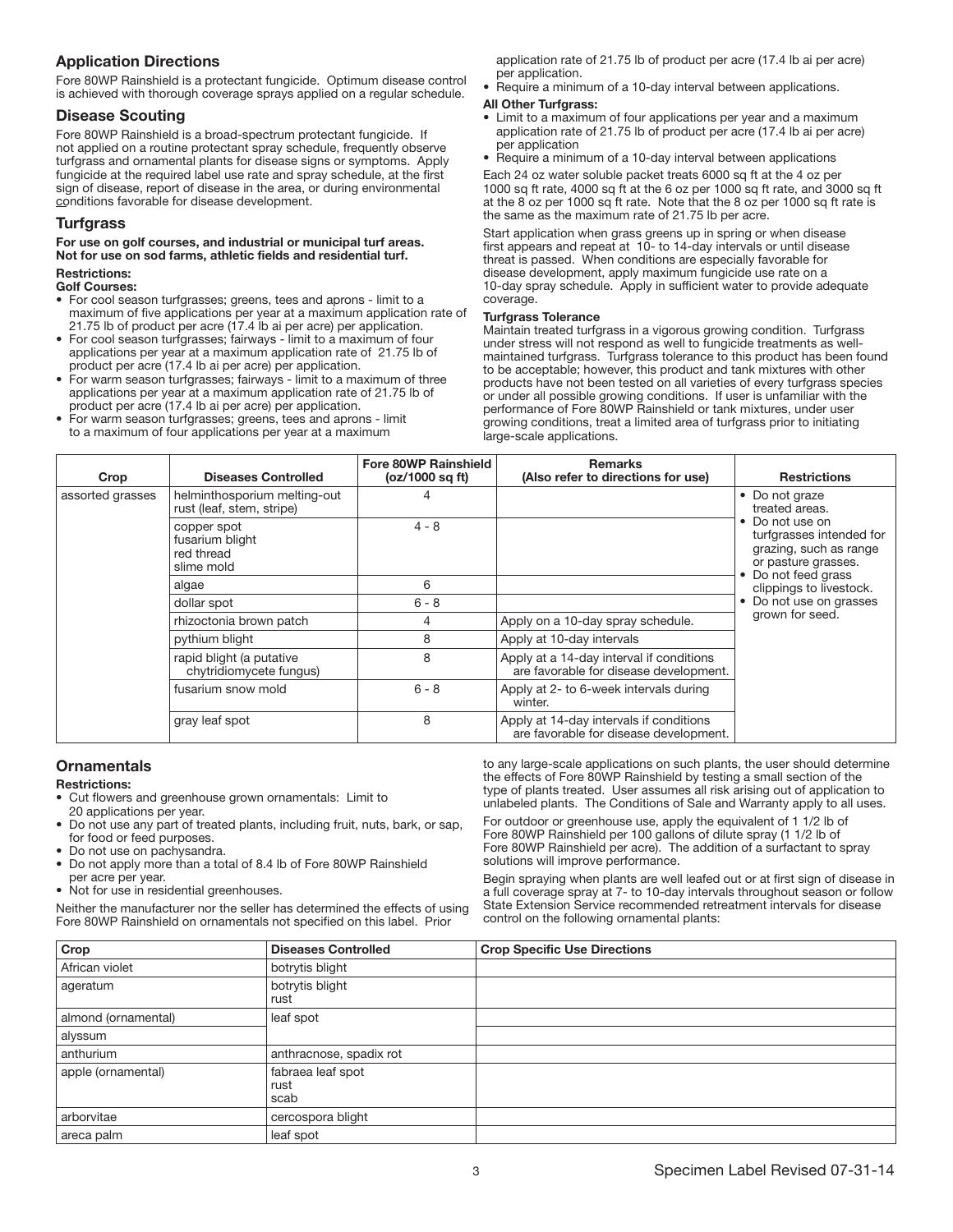| Crop (Cont.)                     | <b>Diseases Controlled</b>                                                          | <b>Crop Specific Use Directions</b>                                                                                                                                                                                                                      |
|----------------------------------|-------------------------------------------------------------------------------------|----------------------------------------------------------------------------------------------------------------------------------------------------------------------------------------------------------------------------------------------------------|
| ash, mountain                    | entomosporium leaf spot<br>guignardia leaf blotch                                   |                                                                                                                                                                                                                                                          |
| ash, white                       | anthracnose<br>cylindrosporium leaf spot                                            |                                                                                                                                                                                                                                                          |
| aster                            | leaf spot                                                                           |                                                                                                                                                                                                                                                          |
| aster, perennial                 | puccinia rusts                                                                      |                                                                                                                                                                                                                                                          |
| aucuba, japonica                 | alternaria leaf spot<br>anthracnose                                                 |                                                                                                                                                                                                                                                          |
| azalea                           | cylindrocladium rot<br>petal blight<br>phytopthora twig and bud blight              | Apply in a full coverage spray, 2 to 3 times a week, while flowers are<br>opening. Direct spray into flowers and thoroughly spray ground<br>under bushes.                                                                                                |
| begonia                          | botrytis blight                                                                     |                                                                                                                                                                                                                                                          |
| bougainvillea                    | leaf spot                                                                           |                                                                                                                                                                                                                                                          |
| boxwood                          |                                                                                     |                                                                                                                                                                                                                                                          |
| buffaloberry                     | cylindrosporium leaf spot                                                           |                                                                                                                                                                                                                                                          |
| camellias                        | petal blight                                                                        | Refer to azalea.                                                                                                                                                                                                                                         |
| carnation                        | rust<br>septoria leaf spot                                                          |                                                                                                                                                                                                                                                          |
| cedar, red (juniper)             | cercospora blight<br>phomopsis blight                                               |                                                                                                                                                                                                                                                          |
| chrysanthemum                    | ascochyta blight<br>botrytis petal spot<br>rust                                     | Apply twice weekly during blooming period.                                                                                                                                                                                                               |
| cockscomb (Celosia)              | alternaria leaf spot                                                                |                                                                                                                                                                                                                                                          |
| conifers (Christmas trees)       | lophodermium needle cast<br>pine gall rust<br>scirrhia brown spot                   | Begin application in spring or early summer before infection occurs.<br>Repeat after heavy rains and at two- week intervals as long as needed.                                                                                                           |
| cordyline                        | cercospora leaf spot                                                                |                                                                                                                                                                                                                                                          |
| crabapple (ornamental)           | cedar-apple rust<br>scab<br>sphaeropsis leaf spot                                   |                                                                                                                                                                                                                                                          |
| cypress, Arizona (Cupressus sp.) | cercospora blight<br>monochaetia canker                                             |                                                                                                                                                                                                                                                          |
| dahlia                           | botrytis blight                                                                     |                                                                                                                                                                                                                                                          |
| delphinium                       |                                                                                     |                                                                                                                                                                                                                                                          |
| dieffenbachia                    | leptosphaeria brown spot                                                            |                                                                                                                                                                                                                                                          |
| dogwood, flowering               | anthracnose<br>elsinoe leaf spot<br>septoria leaf spot                              | Apply when buds begin to open, when bracts have fallen, 4 weeks<br>later and again in late summer after flower buds for next season<br>have formed.                                                                                                      |
| dracaena                         | fusarium leaf spot                                                                  |                                                                                                                                                                                                                                                          |
| elm                              | black leaf spot                                                                     |                                                                                                                                                                                                                                                          |
| euonvmus                         | anthracnose                                                                         |                                                                                                                                                                                                                                                          |
| fatsia                           |                                                                                     |                                                                                                                                                                                                                                                          |
| fern                             | rhizoctonia blight                                                                  |                                                                                                                                                                                                                                                          |
| ficus                            | cercospora leaf spot                                                                |                                                                                                                                                                                                                                                          |
| fig                              | cylindrocladium leaf spot                                                           |                                                                                                                                                                                                                                                          |
| firethorn (pyracantha)           | fusicladium scab                                                                    |                                                                                                                                                                                                                                                          |
| fir, Douglas                     | Swiss needle cast                                                                   |                                                                                                                                                                                                                                                          |
| fir, fraser                      |                                                                                     |                                                                                                                                                                                                                                                          |
| fuchsia                          | botrytis blight<br>rust                                                             |                                                                                                                                                                                                                                                          |
| geranium                         | rust                                                                                |                                                                                                                                                                                                                                                          |
| gladiolus                        | botrytis blossom blight<br>curvularia leaf spot                                     | Make regular weekly applications starting before diseases appear and<br>increase to 2 or 3 applications per week during periods of heavy<br>disease and during rainy weather. On flower spikes, reduce spray<br>concentration to 3/4 lb per 100 gallons. |
| gloxinia                         | botrytis blight                                                                     |                                                                                                                                                                                                                                                          |
| gypsophila                       |                                                                                     |                                                                                                                                                                                                                                                          |
| hawthorn                         | cedar-apple rust<br>fabraea leaf spot<br>frogeye leaf spot<br>hawthorn rust<br>scab |                                                                                                                                                                                                                                                          |
| hickory                          | gnomonia leaf spot                                                                  |                                                                                                                                                                                                                                                          |
| holly                            | purple spot                                                                         |                                                                                                                                                                                                                                                          |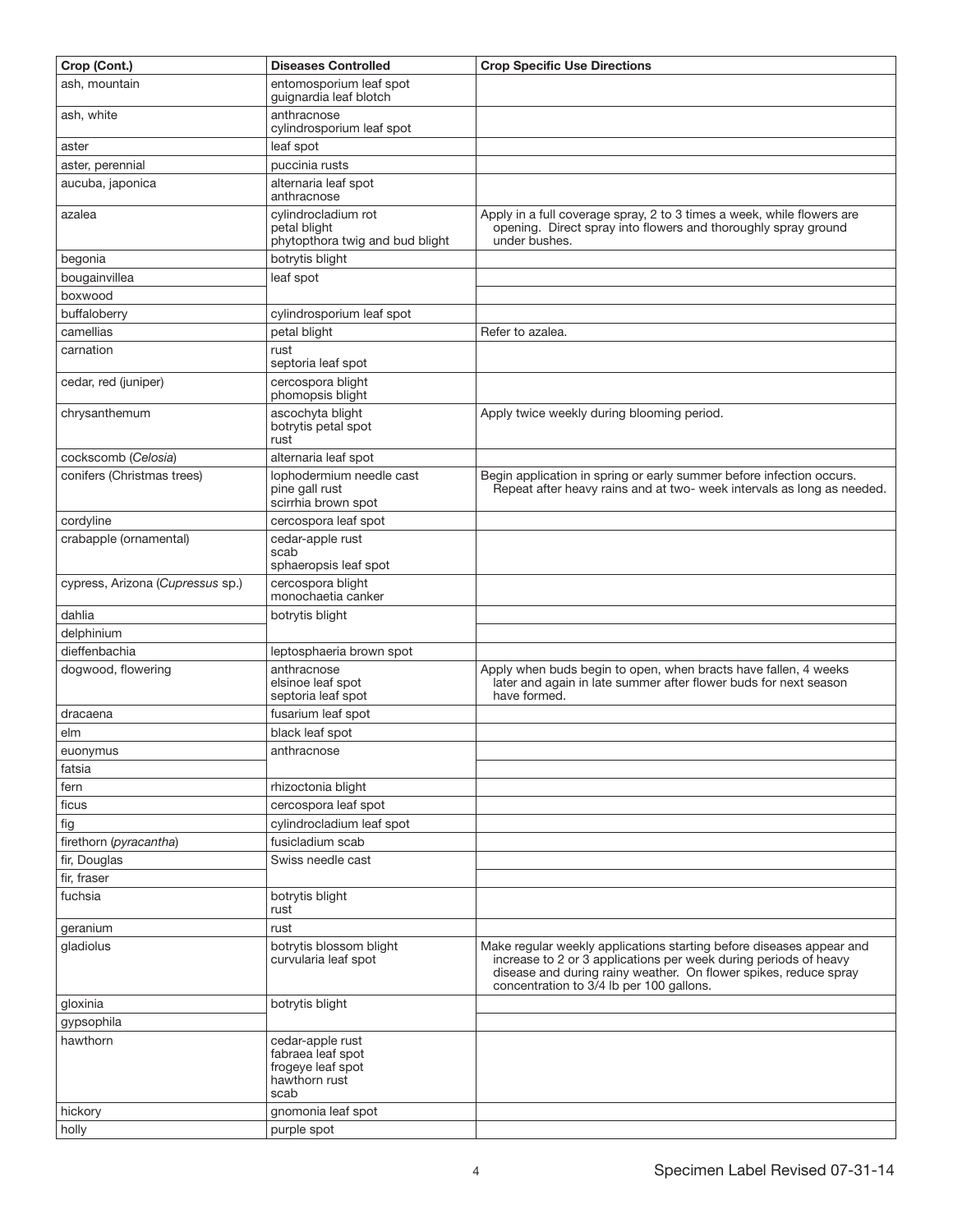| Crop (Cont.)           | <b>Diseases Controlled</b>                                                  | <b>Crop Specific Use Directions</b>                                                                                                      |
|------------------------|-----------------------------------------------------------------------------|------------------------------------------------------------------------------------------------------------------------------------------|
| hollyhock              | anthracnose                                                                 |                                                                                                                                          |
|                        | cercospora leaf spot<br>puccinia rust                                       |                                                                                                                                          |
| honeysuckle            | herpobasidium blight                                                        |                                                                                                                                          |
| horsechestnut, buckeye | alternaria leaf spot                                                        |                                                                                                                                          |
|                        | guignardia leaf blotch                                                      |                                                                                                                                          |
| hydrangea              | botrytis blight<br>cercospora leaf spot                                     |                                                                                                                                          |
| impatiens              | botrytis blight                                                             |                                                                                                                                          |
| iris                   | didymellina leaf spot<br>mycosphaerella leaf spot<br>mystrosporium ink spot | (formerly didymellina)                                                                                                                   |
| juniper                | phomopsis blight                                                            |                                                                                                                                          |
| larkspur               | rust                                                                        |                                                                                                                                          |
| laurel, mountain       | cercospora leaf spot<br>petal blight                                        | Refer to azalea.                                                                                                                         |
| ligustrum              | cercospora leaf spot                                                        |                                                                                                                                          |
| lily                   | botrytis blight                                                             |                                                                                                                                          |
| magnolia               | gloeosporium leaf spot                                                      |                                                                                                                                          |
| maple                  | alternaria leaf spot<br>phyllosticta leaf spot                              |                                                                                                                                          |
| marigold               | botrytis blossom blight                                                     | Do not use on French dwarf double or Signet type marigold seedlings.                                                                     |
| narcissus              | botrytis blight (fire)<br>smoulder                                          |                                                                                                                                          |
| oak                    | actinopelte leaf spot<br>taphrina leaf blister                              |                                                                                                                                          |
| orchid (Dendrobium)    | botrytis blossom blight                                                     |                                                                                                                                          |
| oxalis                 | rust                                                                        |                                                                                                                                          |
| pansy                  | anthracnose                                                                 |                                                                                                                                          |
| pears (ornamental)     | fabraea leaf spot<br>rust<br>scab                                           |                                                                                                                                          |
| peony                  | botrytis blossom blight<br>phytophthora blight                              | Apply in early spring and early fall, drenching soil around plants as well as<br>the foliage. Promptly destroy all infected plant parts. |
| peperomia              | cercospora leaf spot                                                        |                                                                                                                                          |
| petunia                | botrytis blight                                                             |                                                                                                                                          |
| philodendron           | dactylaria leaf spot<br>phytophthora leaf spot                              |                                                                                                                                          |
| phlox                  | leaf spot                                                                   |                                                                                                                                          |
| photinia               | entomosporium leaf spot                                                     |                                                                                                                                          |
| pine, Australia        | cyclaneusma needle cast                                                     |                                                                                                                                          |
| pine, Scotch           | cyclaneusma needle cast<br>gall rust                                        |                                                                                                                                          |
| pittosporum            | alternaria leaf spot                                                        |                                                                                                                                          |
| pleomele               | fusarium leaf spot                                                          |                                                                                                                                          |
| poinsettia             | sphaceloma scab                                                             |                                                                                                                                          |
| poplar                 | rust                                                                        |                                                                                                                                          |
| primrose               | botrytis blight                                                             |                                                                                                                                          |
| protea                 |                                                                             |                                                                                                                                          |
| quince (ornamental)    | fabraea leaf spot<br>rust<br>scab                                           |                                                                                                                                          |
| rhododendron           | cercospora leaf spot<br>discosia leaf spot<br>petal blight                  | Refer to azalea.                                                                                                                         |
| rose                   | black spot<br>cercospora leaf spot<br>rust                                  |                                                                                                                                          |
| rosemary               | rhizoctonia<br>aerial blight                                                |                                                                                                                                          |
| schefflera             | alternaria blight                                                           |                                                                                                                                          |
| Scotts pine            | needle cast                                                                 |                                                                                                                                          |
| skunkbush, sumac       | cylindrosporium leaf spot                                                   |                                                                                                                                          |
| snapdragon             | rust                                                                        |                                                                                                                                          |
| spathiphyllum          | myrothecium leaf spot                                                       |                                                                                                                                          |